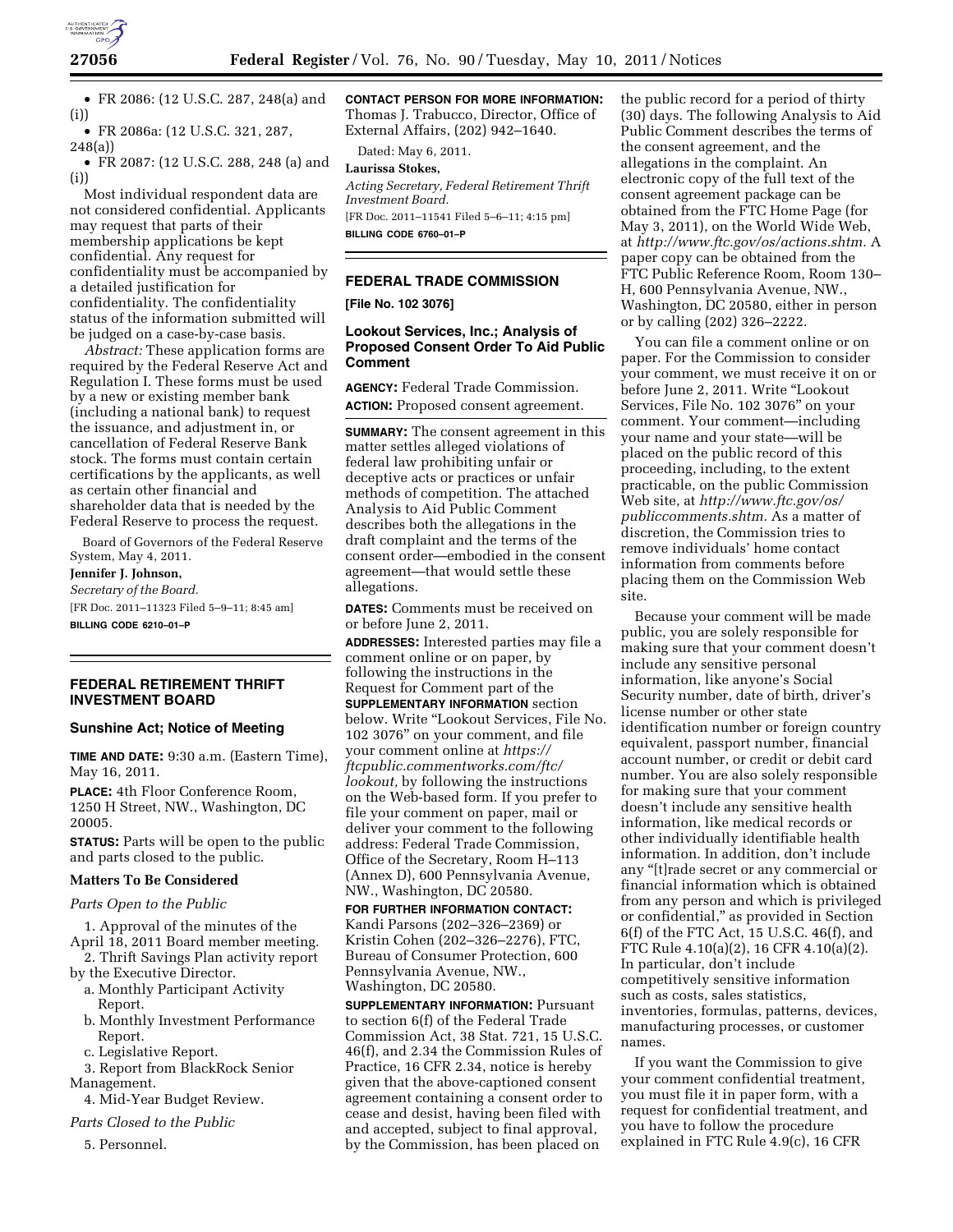4.9(c).1 Your comment will be kept confidential only if the FTC General Counsel, in his or her sole discretion, grants your request in accordance with the law and the public interest.

Postal mail addressed to the Commission is subject to delay due to heightened security screening. As a result, we encourage you to submit your comments online. To make sure that the Commission considers your online comment, you must file it at *[https://](https://ftcpublic.commentworks.com/ftc/lookout) [ftcpublic.commentworks.com/ftc/](https://ftcpublic.commentworks.com/ftc/lookout)  [lookout,](https://ftcpublic.commentworks.com/ftc/lookout)* by following the instructions on the web-based form. If this Notice appears at *[http://www.regulations.gov/](http://www.regulations.gov/#!home) [#!home,](http://www.regulations.gov/#!home)* you also may file a comment through that Web site.

If you file your comment on paper, write ''Lookout Services, File No. 102 3076'' on your comment and on the envelope, and mail or deliver it to the following address: Federal Trade Commission, Office of the Secretary, Room H–113 (Annex D), 600 Pennsylvania Avenue, NW., Washington, DC 20580. If possible, submit your paper comment to the Commission by courier or overnight service.

Visit the Commission Web site at *<http://www.ftc.gov>*to read this Notice and the news release describing it. The FTC Act and other laws that the Commission administers permit the collection of public comments to consider and use in this proceeding as appropriate. The Commission will consider all timely and responsive public comments that it receives on or before June 2, 2011. You can find more information, including routine uses permitted by the Privacy Act, in the Commission's privacy policy, at *[http://](http://www.ftc.gov/ftc/privacy.htm) [www.ftc.gov/ftc/privacy.htm.](http://www.ftc.gov/ftc/privacy.htm)* 

#### **Analysis of Agreement Containing Consent Order To Aid Public Comment**

The Federal Trade Commission has accepted, subject to final approval, a consent order applicable to Lookout Services, Inc.

The proposed consent order has been placed on the public record for thirty (30) days for receipt of comments by interested persons. Comments received during this period will become part of the public record. After thirty (30) days, the Commission will again review the agreement and the comments received, and will decide whether it should withdraw from the agreement and take

appropriate action or make final the agreement's proposed order.

The Commission's complaint alleges that Lookout sells a web-based computer product known as the I–9 Solution. This product is designed to help employers comply with their obligations under federal law to complete and maintain a U.S. Citizenship and Immigration Services Form I–9 about each employee in order to verify that the employee is eligible to work in the United States. The complaint alleges that the I–9 Solution routinely collects and stores information about Lookout's customers' employees, including, but not limited to: Names; addresses; dates of birth; Social Security numbers; passport numbers; alien registration numbers; driver's license numbers; and military identification numbers. This highly sensitive information is maintained in Lookout's database (the ''I–9 database''). The misuse of such information particularly Social Security numbers, which do not expire—can facilitate identity theft, including existing and new account fraud, and related consumer harms.

The complaint alleges that, since at least 2006, Lookout engaged in a number of practices that, taken together, failed to provide reasonable and appropriate security for the personal information it collected and maintained. The challenged practices are fundamental security failures, most of which have been challenged in prior FTC data security cases. Among other things, Lookout:

a. Failed to implement reasonable policies and procedures for the security of sensitive consumer information it collected and maintained;

b. Failed to establish or enforce rules sufficient to make user credentials (*i.e.,*  user ID and password) hard to guess;

c. Failed to require periodic changes of user credentials, such as every 90 days, for customers and employees with access to sensitive personal information;

d. Failed to suspend user credentials after a certain number of unsuccessful login attempts;

e. Did not adequately assess and address the vulnerability of its Web application to widely-known security flaws, such as ''predictable resource location,'' which enables users to easily predict patterns and manipulate the uniform resource locators (''URL'') to gain access to secure Web pages;

f. Allowed users to bypass the authentication procedures on Lookout's Web site when they typed in a specific URL;

g. Failed to employ sufficient measures to detect and prevent

unauthorized access to computer networks, such as by employing an intrusion detection system and monitoring system logs; and

h. Created an unnecessary risk to personal information by storing passwords used to access the I–9 database in clear text. Each of these failures could have been remedied using well-known, readily available, and/or free or low-cost data security measures.

The complaint further alleges that, as a result of these failures, an employee of a Lookout customer was able to obtain unauthorized access to Lookout's I–9 database on two separate occasions between October and December 2009. In both instances, the employee gained unauthorized access to the personal information, including Social Security numbers, of more than 37,000 consumers. Given the sensitive nature of the personal information exposed, the company's failure to provide reasonable and appropriate security for this information is likely to cause consumers substantial injury as described above. That substantial injury is not offset by countervailing benefits to consumers or competition and is not reasonably avoidable by consumers. The complaint alleges that Lookout's failure to employ reasonable and appropriate measures to prevent unauthorized access to sensitive personal information is an unfair act or practice and that the company misrepresented that it had implemented such measures, in violation of Section 5 of the Federal Trade Commission Act.

The proposed order applies to personal information that Lookout collects from or about consumers and employees. It contains provisions designed to prevent Lookout from engaging in the future in practices similar to those alleged in the complaint.

Part I of the proposed order prohibits misrepresentations about the privacy, confidentiality, or integrity of personal information collected from or about consumers. Part II of the proposed order requires Lookout to establish and maintain a comprehensive information security program that is reasonably designed to protect the security, confidentiality, and integrity of personal information collected from or about consumers. The security program must contain administrative, technical, and physical safeguards appropriate to Lookout's size and complexity, the nature and scope of its activities, and the sensitivity of the information collected from or about consumers and employees. Specifically, the proposed order requires Lookout to:

<sup>1</sup> In particular, the written request for confidential treatment that accompanies the comment must include the factual and legal basis for the request, and must identify the specific portions of the comment to be withheld from the public record. *See*  FTC Rule 4.9(c), 16 CFR 4.9(c).